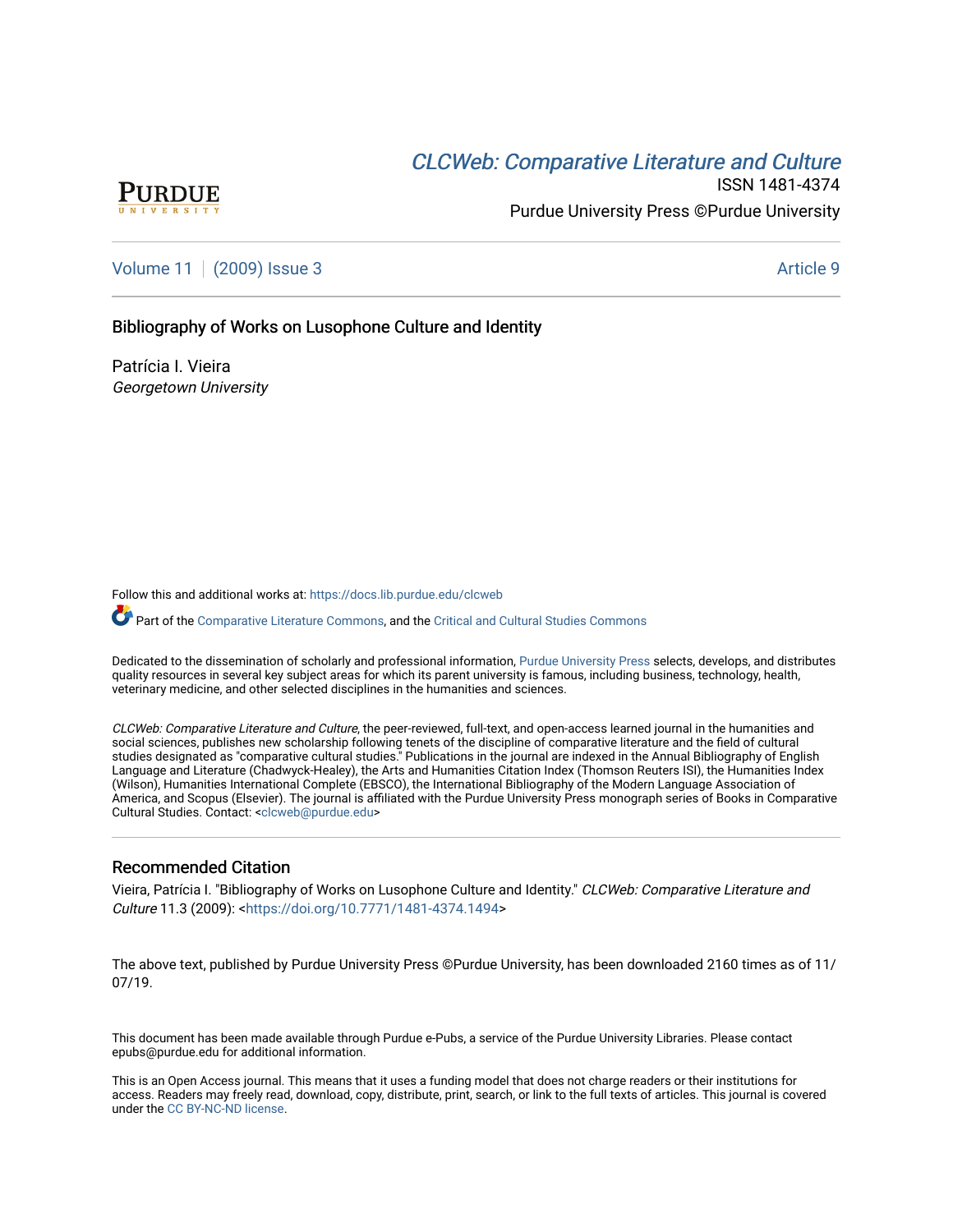## **PURDUE**

UNIVERSITY PRESS <http://www.thepress.purdue.edu>



ISSN 1481-4374 <http://docs.lib.purdue.edu/clcweb> Purdue University Press ©Purdue University

CLCWeb: Comparative Literature and Culture, the peer-reviewed, full-text, and open-access learned journal in the humanities and social sciences, publishes new scholarship following tenets of the discipline of comparative literature and the field of cultural studies designated as "comparative cultural studies." In addition to the publication of articles, the journal publishes review articles of scholarly books and publishes research material in its Library Series. Publications in the journal are indexed in the Annual Bibliography of English Language and Literature (Chadwyck-Healey), the Arts and Humanities Citation Index (Thomson Reuters ISI), the Humanities Index (Wilson), Humanities International Complete (EBSCO), the International Bibliography of the Modern Langua-ge Association of America, and Scopus (Elsevier). The journal is affiliated with the Purdue University Press monog-raph series of Books in Comparative Cultural Studies. Contact: <clcweb@purdue.edu>

## Volume 11 Issue 3 (September 2009) Bibliography Patrícia I. Vieira,

"Bibliography of Works on Lusophone Culture and Identity"

<http://docs.lib.purdue.edu/clcweb/vol11/iss3/9>

Contents of CLCWeb: Comparative Literature and Culture 11.3 (2009) Thematic Issue, Politics and Identity in Lusophone Literature and Film Ed. Patrícia I. Vieira <http://docs.lib.purdue.edu/clcweb/vol11/iss3/>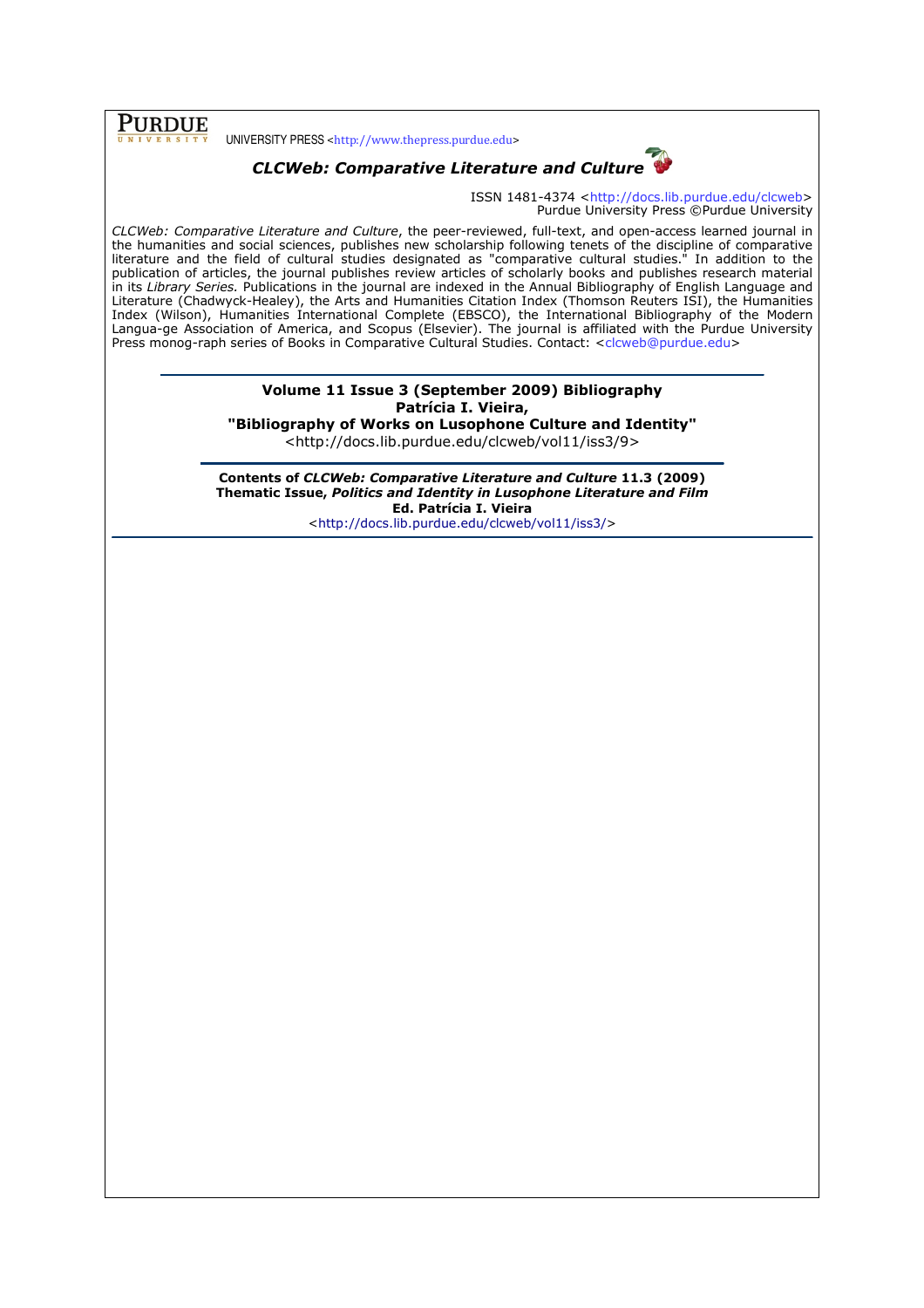Patrícia I. Vieira, "Bibliography of Works on Lusophone Culture and Identity" page 2 of 13 CLCWeb: Comparative Literature and Culture 11.3 (2009): <http://docs.lib.purdue.edu/clcweb/vol11/iss3/9> Thematic Issue, Politics and Identity in Lusophone Literature and Film. Ed. Patrícia I. Vieira

### Patrícia I. VIEIRA

#### Bibliography of Works on Lusophone Culture and Identity

The following Bibliography is with focus on works in cultural studies scholarship. While the bibliography contains mostly monographs, it includes selected articles in learned journals; it includes items on music, film, national identity, gender and sexuality, and race and ethnicity in Brazil, Portugal, and Lusophone Africa; the bibliography includes mostly items published in the last ten years with a selection of earlier materials; preference was given to scholarly works that are broader in scope, although the bibliography comprises a few specific monographs; while some groundbreaking texts on literature were included, this bibliography does not aim at providing a comprehensive overview of the field of Lusophone literary theory and criticism, a topic that has already been covered extensively in publications on particular authors or topics.

Ab'Sáber, Tales A.M. A Imagem Fria. Cinema e Crise do Sujeito no Brasil dos Anos 80. Cotia: Ateliê Editorial, 2003.

Abreu, Nuno César. Boca do Lixo. Cinema e Classes Populares. Campinas: Editora Unicamp, 2006.

Afolabi, Niyi. Golden Cage: Regeneration in Lusophone African Literature and Culture. Trenton: Africa World P, 2001.

Aguillar, Antônio, Débora Aguillar, and Paulo César Ribeiro. Histórias da Jovem Guarda. São Paulo: Editora Globo, 2005.

Alambert, Zuleika. A Mulher na História, a História da Mulher. Brasília: Fundação Astrojildo Pereira and Abaré, 2004.

Albin, Ricardo Cravo, ed. Dicionário Houaiss Ilustrado. Música Popular Brasileira. Rio de Janeiro: Paracatu Editora, 2006.

Albin, Ricardo Cravo. O Livro de Ouro da MPB. A História de nossa Música Popular de sua Origem até Hoje. Rio de Janeiro: Ediouro, 2003.

Albuquerque, Maria de Fátima M. de. O Corpo do Desejo. Mulheres e Imagem Corporal no Espaço Urbano de Maceió. Maceió: U Federal de Alagoas, 2002.

Alexandre, Ricardo. Dias de Luta. o Rock e o Brasil dos Anos 80. Rio de Janeiro: DBA, 2002.

Almeida, Luiz Sávio de, Christiano de Barros Marinho Silca, and A. Silva, eds. Resistência, Memória, Etnografia. Maceió: Governo de Alagoas/ EDUFAL, 2007.

Almeida, Miguel Vale de. An Earth-Colored Sea: "Race," Culture, and the Politics of Identity in the Postcolonial Portuguese-Speaking World. New York: Berghahn Books, 2004.

Alvarez, Sonia E. Engendering Democracy in Brazil: Women's Movements in Transition Politics. Princeton: Princeton UP, 1990.

Amâncio, Tunico. Artes e Manhas da Embrafilme. Cinema Estatal Brasileiro em sua Época de Ouro (1977-1981). Niterói: Editora da U Federal Fluminense, 2000.

Amaral, Aracy. Ultramodern: The Art of Contemporary Brazil. Washington: National Museum of Women in the Arts, 1993.

Andrade, Mário de. Aspectos da Música Brasileira. Belo Horizonte: Villa Rica, 1991.

Andrade, Mário de. Ensaio sobre Música Brasileira. São Paulo: Martins, 1962.

António, Lauro. Cinema e Censura em Portugal. Lisboa: Arcádia, 1978.

Appleby, David P. The Music of Brazil. Austin: U of Texas P, 1983.

Araújo, Paulo César de. Eu não sou Cachorro, não. Música Popular Cafona e Ditadura Militar. Rio de Janeiro: Editora Record, 2002.

Araújo, Samuel. "Brazilian Identities and Musical Performances." Diogenes 48.3 (2000): 115-25.

Arenas, Fernando. Utopias of Otherness: Nationhood and Subjectivity in Portugal and Brazil. Minneapolis: U of Minnesota P, 2003.

Ariza, Adonay. Eletronic Samba: A Música Brasileira no Contexto das Tendências Internacionais. São Paulo: Annablume, 2006.

Arruti, José Maurício A. Mocambo: Antropologia e História do Processo de Formação Quilombola. Bauru: EDUSC, 2006.

Assis, Denise. Propaganda e Cinema. A Serviço do Golpe, 1962-1964. Rio de Janeiro: FAPERJ, 2001.

Assunção, Matthias Röhrig. Capoeira: The History of an Afro-Brazilian Martial Art. London: Routledge, 2005.

Avellar, José Carlos. O Chão da Palavra. Rio de Janeiro: Rocco, 2007.

Azevedo, Célia Maria Marinho de. Anti-Racismo e seus Paradoxos. Reflexões sobre Cota Racial, Raça e Racismo. São Paulo: Annablume, 2004.

Bacelar, Jeferson, and Carlos Caroso, eds. Brasil, um País de Negros? Rio de Janeiro: Pallas, 1999. Backes, Carmen. O que é ser Brasileiro? São Paulo: Escuta, 2000.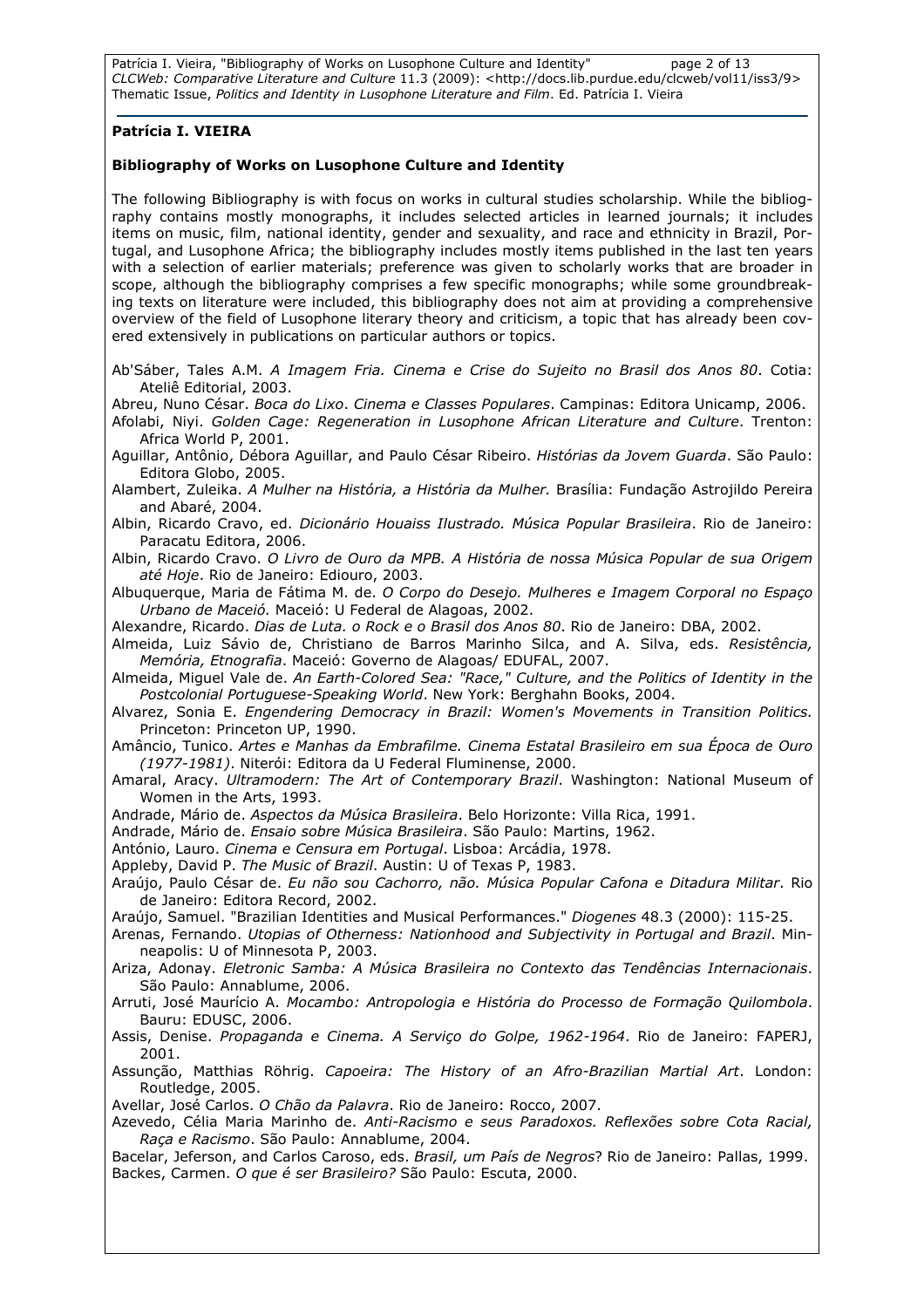Patrícia I. Vieira, "Bibliography of Works on Lusophone Culture and Identity" page 3 of 13 CLCWeb: Comparative Literature and Culture 11.3 (2009): <http://docs.lib.purdue.edu/clcweb/vol11/iss3/9> Thematic Issue, Politics and Identity in Lusophone Literature and Film. Ed. Patrícia I. Vieira

Baden, Nancy T. The Muffled Cries: The Writer and Literature in Authoritarian Brazil, 1964-1985. Lanham: UP of America, 1999.

Bahia, Berê. Luz, Câmera, Mesa e Ação. O Cinema Brasileiro na Cozinha. Brasília: Editora UnB, 2003.

Baines, Stephen Grant. *Indianidade e Nacionalidade na Fronteira Brasil-Guiana*. Brasília: Departamento de Antropologia, U of Brasília, 2004.

Balogh, Anna Maria, ed. Mídia, Cultura, Comunicação. São Paulo: Arte e Ciência Editora, 2002.

Banducci Jr., Álvaro, and Margarita Barretto, eds. Turismo e Identidade Local. Uma Visão Antropológica. Campinas: Papirus Editora, 2001.

Barel, Ana Beatriz Demarchi. Um Romantismo a Oeste. Modelo Francês, Identidade Nacional. São Paulo: Annablume, 2002.

Baronov, David. The Abolition of Slavery in Brazil: The "Liberation" of Africans through the Emancipation of Capital. Westport: Greenwood P, 2000.

Barreto, Jorge Lima. Musa Lusa. Lisboa: Hugin, 1997.

Barros, José Flávio Pessoa de. *A Fogueira de Xangô, o Orixá do Fogo*. Rio de Janeiro: Pallas, 2005.

Barry, Boubacar, Elisée Soumonni, and Livio Sansone, eds. Africa, Brazil, and the Construction of Trans-Atlantic Black Identities. Trenton: Africa World P, 2007.

Bartholdson, Örjan. From Slaves to Princes: The Role of NGOs in the Contemporary Construction of Race and Ethnicity in Salvador, Brazil. Stockholm: Department of Social Anthropology, Stockholm U, 2007.

Baston, Mônica Rugai. Tristezas não Pagam Dívidas: Cinema e Política nos Anos da Atlântida. São Paulo: Olho d'Água, 2001.

Bastos, Susana Pereira and José Gabriel Pereira Bastos. De Moçambique a Portugal. Reinterpretações Identitárias do Hinduísmo em Viagem. Lisboa: Fundação Oriente, 2001.

Basualdo, Carlos, ed. Tropicália: A Revolution in Brazilian Culture (1967-1972). São Paulo: Cosac Naify, 2005.

Batalha, Cláudio H.M., Fernando Teixeira da Silva, and Alexandre Fortes, eds. Culturas de Classe. Identidade e Diversidade na Formação do Operariado. Campinas: Editora UNICAMP, 2004.

Beattie, Peter M. The Tribute of Blood: Army, Honour, Race and Nation in Brazil, 1864-1945. Durham: Duke UP, 2001.

Beebee, Thomas O. "The Geopolitics of Amazônia in Souza's Fiction." CLCWeb: Comparative Literature and Culture 11.3 (2009): <http://docs.lib.purdue.edu/clcweb/vol11/iss3/4>.

Béhague, Gerard. "Rap, Reggae, Rock, or Samba: The Local and the Global in Brazilian Popular Music." Latin American Music Review 27.1 (2006): 79-90.

Béhague, Gerard. "Regional and National Trends in Afro-Brazilian Religious Music: A Case of Cultural Pluralism." Latin American Music Review 27.1 (2006): 91-103.

Béhague, Gerard. Musiques du Brésil. De la Cantoria à la Samba-Reggae. Arles: Cité de la Musique and Actes du Sud, 1999.

Berne, Terry. "True Boom or Temporary Bonanza for this Music-Rich Market?" Billboard 111.47 (1999): 91-94.

Besse, Susan K. Restructuring Patriarchy: The Modernization of Gender Inequality in Brazil, 1914- 1940. Chapel Hill: U of North Carolina P, 1996.

Bilharinho, Guido. O Cinema Brasileiro nos Anos 80. Uberaba: Edição Instituto Triangulino de Cultura, 2002.

Blanc, Aldir, Hugo Sukman, and Luiz Fernando Vianna. Heranças do Samba. Rio de Janeiro: Casa da Palavra, 2004.

Branco, João de Freitas. História da Música Portuguesa. Mem Martins: Publicações Europa-América, 1995.

Brettell, Caroline. Anthropology and Migration: Essays on Transnationalism, Ethnicity, and Identity. Walnut Creek: Altamira P, 2003.

Brinkman, Inge, ed. Singing in the Bush: MPLA Songs during the War of Independence in South-East Angola. Köln: Rüdiger Köppe, 2001.

Brito, Ênio José da Costa. Anima Brasilis. Identidade Cultural e Experiência Religiosa. São Paulo: Olho d'Água, 2000.

Brookshaw, David. Race and Color in Brazilian Literature. Metuchen: Scarecrow P, 1986.

Brown, Diana. Umbanda: Religion and Politics in Urban Brazil. New York: Columbia UP, 1994.

Bruneau, Thomas. The Church in Brazil: the Politics of Religion. Austin: U of Texas P, 1982.

Burdik, John. Blessed Anastácia: Women, Race and Popular Christianity in Brazil. New York: Routledge, 1998.

Cabral, Amilcar. Unity and Struggle: Speeches and Writings. London: Heinemann, 1980. Cabral, Tricia. Cinema Rebelde. Manaus: Editora Valer, 2003.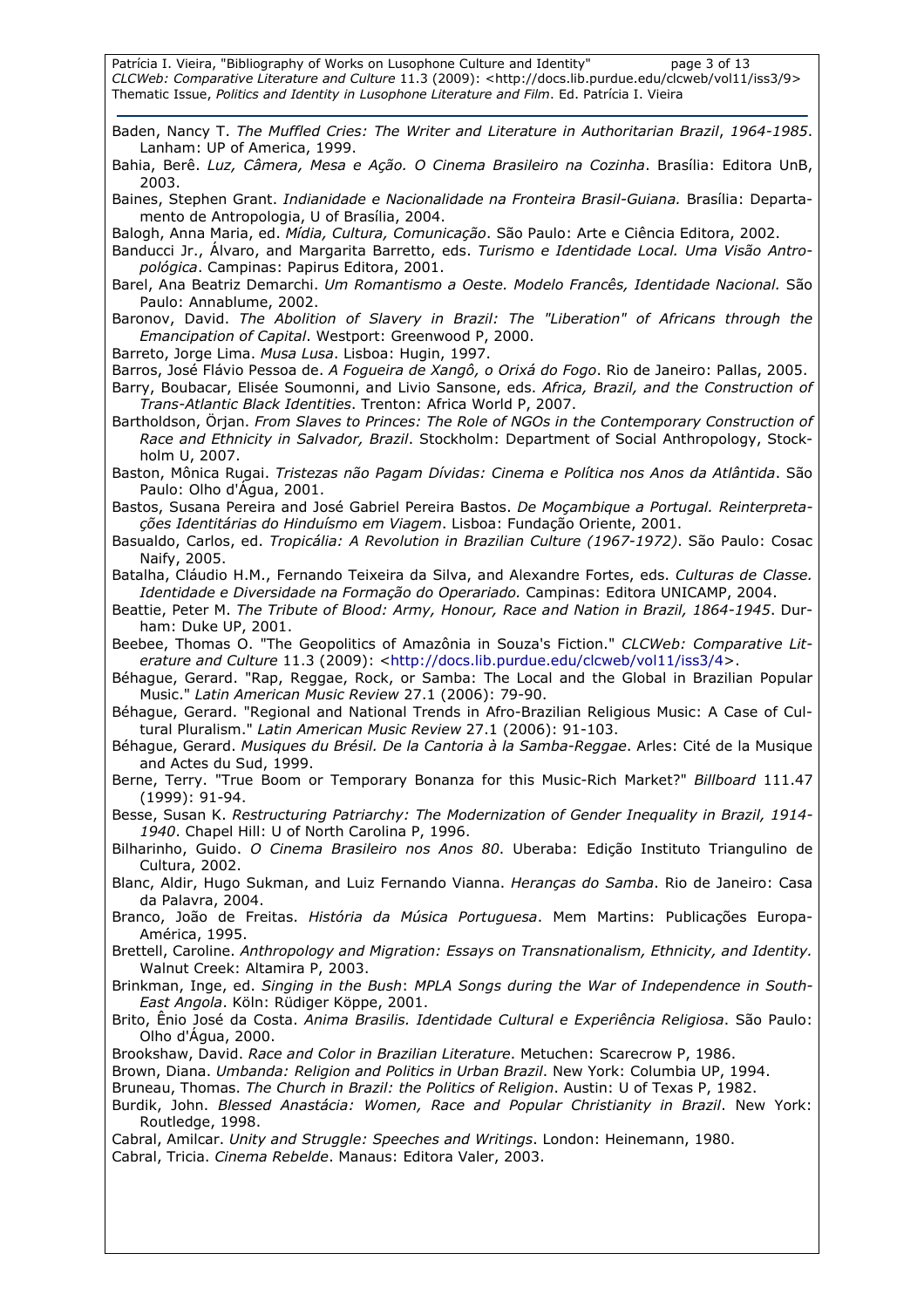Patrícia I. Vieira, "Bibliography of Works on Lusophone Culture and Identity" page 4 of 13 CLCWeb: Comparative Literature and Culture 11.3 (2009): <http://docs.lib.purdue.edu/clcweb/vol11/iss3/9> Thematic Issue, Politics and Identity in Lusophone Literature and Film. Ed. Patrícia I. Vieira

Cacciatore, Olga Gudolle. Dicionário Biográfico de Música Erudita Brasileira. Compositores, Instrumentistas e Regentes, Membros da ABM. Rio de Janeiro: Forense Universitária, 2005.

Caetano, Daniel, ed. Cinema Brasileiro 1995-2005: Revisão de uma Década. Rio de Janeiro: Azougue, 2005.

Calado, Carlos. Tropicália. A História de uma Revolução Musical. São Paulo: Editora 34, 1997.

Caldas, Ricardo Wahrendorff, and Tânia Montoro, eds. A Evolução do Cinema Brasileiro no Século XX. Brasília: Casa das Musas, 2006.

Caldas, Waldenyr. A Cultura Político-Musical Brasileira. São Paulo: Musa Editora, 2005.

Caldas, Waldenyr. Temas da Cultura de Massa. Música, Futebol, Consumo. São Paulo: Arte e Ciência, Villipress and ECA/USP, 2000.

Caldeira, Jorge. A Construção do Samba. São Paulo: Mameluco, 2007.

- Caldwell, Kia Lilly. Negras in Brazil: Re-Envisioning Black Women, Citizenship, and the Politics of Identity. New Brunswick: Rutgers UP, 2007.
- Calil, Carlos Augusto. Introdução à História do Cinema Brasileiro. São Paulo: Instituto Moreira Salles, 2002.
- Câmara, J.M. Bettencourt. O Essencial sobre a Música Tradicional Portuguesa. Lisboa: Imprensa Nacional Casa da Moeda, 2001.

Câmara, Renato Phaelante da. Traços de Crítica e Humor na Discografia da MPB. Recife: Edições Bagaço, 2002.

Cardoso Marques, José Alexandre. Images de Portugais en France. Immigration et Cinéma. Paris: L'Harmattan, 2002.

Cardoso, André. A Música na Capela Real e Imperial do Rio de Janeiro. Rio de Janeiro: Academia Brasileira de Música, 2005.

- Cardoso, Marcos Antônio. O Movimento Negro em Belo Horizonte: 1978-1998. Belo Horizonte: Mazza Edições, 2002.
- Carvalho, José Jorge de. Afro-Brazilian Music and Rituals. Durham: U of North Carolina Program in Latin American Studies, 2000.
- Carvalho, José Jorge de. Images of the Black Man in Brazilian Popular Culture. Brasília: U of Brasília, 1996.
- Carvalho, José Jorge de. Transformações da Sensibilidade Musical Contemporânea. Brasília: U of Brasília, 1999.
- Carvalho, Maria do Socorro Silva. A Nova Onda Baiana. Cinema na Bahia (1958-1962). Salvador: EDUFBA, 2003.

Carvalho, Maria do Socorro Silva. Imagens de um Tempo em Movimento. Cinema e Cultura na Bahia nos Anos JK (1956-1961). Salvador: EDUFBA, 1999.

- Castro, Nilo André Piana de, ed. Cinema e Ditadura Militar. Porto Alegre: Prefeitura de Porto Alegre, 2000.
- Castro, Ruy. A Onda que se Ergueu do Mar. Novos Mergulhos na Bossa Nova. São Paulo: Companhia das Letras, 2001.
- Castro, Ruy. Bossa Nova: The Story of the Brazilian Music that Seduced the World. Chicago: A Capella, 2000.
- Castro, Ruy. Rio Bossa Nova. Um Roteiro Lítero-Musical. Rio de Janeiro: Casa da Palavra, 2006.
- Castro, Ruy. Tempestade de Ritmos. Jazz e Música Popular no Século XX. São Paulo: Companhia das Letras, 2007.
- Castro, Sílvio. Teoria e Política do Modernismo Brasileiro. Petrópolis: Editora Vozes, 1979.
- Caulfield, Sueann. In Defense of Honor: Sexual Morality, Modernity and Nation in Early Twentieth-Century Brazil. Durham: Duke UP, 2000.

Ceia, Carlos. "Modernism, Joyce, and Portuguese Literature." CLCWeb: Comparative Literature and Culture 8.1 (2006): <http://docs.lib.purdue.edu/clcweb/vol8/iss1/5/>.

Chabal, Patrick, ed. Vozes Moçambicanas. Literatura e Nacionalidade. Lisboa: Vega, 1994.

- Chada, Sônia. A Música dos Caboclos nos Candomblés Baianos. Salvador: Fundação Gregório de Mattos, 2006.
- Coelho, António Borges. Cristãos-Novos Judeus e os Novos Argonautas. Lisboa: Caminho, 1998.

Contador, António Concorda. Cultura Juvenil Negra em Portugal. Oeiras: Celta Editora, 2001.

- Costa, Cláudio da. Cinema Brasileiro Anos 60-70. Dissimetria, Oscilação e Simulacro. Rio de Janeiro: 7 Letras, 2000.
- Costa, Emília Viotti da. The Brazilian Empire: Myths and Histories. Chapel Hill: U of North Carolina P, 2000.
- Costa, José Filipe. O Cinema ao Poder! A Revolução do 25 de Abril e as Políticas de Cinema entre 1974-1976: Os Grupos, Instituições, Experiências e Projectos. Lisboa: Hugin Editores, 2002.

Coutinho, Afrânio. An Introduction to Literature in Brazil. New York: Columbia UP, 1969.

Covin, David. The Unified Black Movement in Brazil, 1978-2002. Jefferson: McFarland, 2006.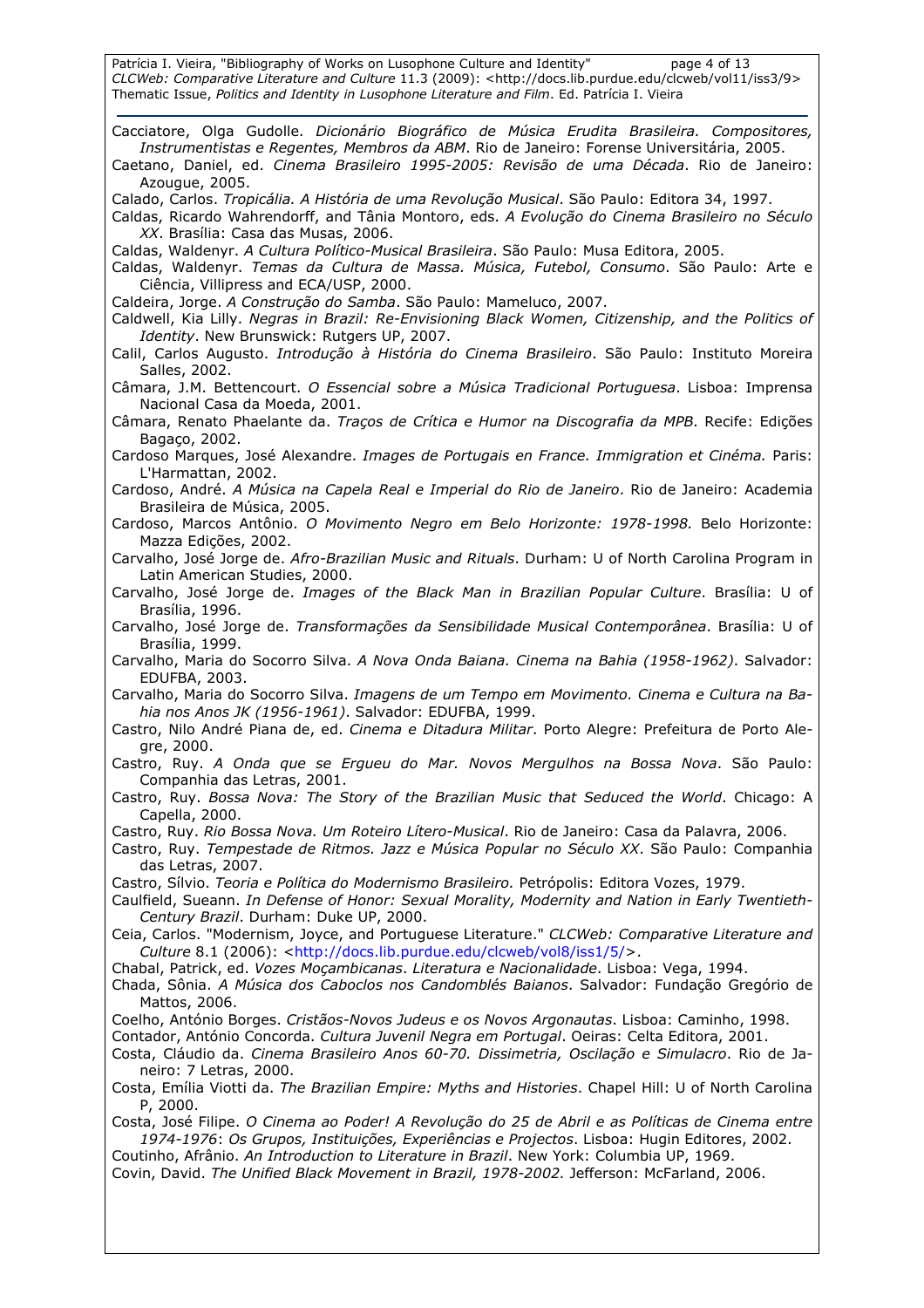Patrícia I. Vieira, "Bibliography of Works on Lusophone Culture and Identity" page 5 of 13 CLCWeb: Comparative Literature and Culture 11.3 (2009): <http://docs.lib.purdue.edu/clcweb/vol11/iss3/9> Thematic Issue, Politics and Identity in Lusophone Literature and Film. Ed. Patrícia I. Vieira

Crook, Larry, and Randal Johnson, eds. Black Brazil: Culture, Identity, and Social Mobilization. Los Angeles: U of California Los Angeles Latin American Center Publications, 1999.

- Crook, Larry. Brazilian Music: Northeastern Traditions and the Heartbeat of a Modern Nation. Santa Barbara: ABC-CLIO, 2005.
- Cruz, José de Matos. António de Macedo. Cineman, a Viragem de uma Época. Lisboa: Sociedade Portuguesa de Autores e Publicações Dom Quixote, 2000.
- Cruz, José de Matos. Prontuário do Cinema Português, 1896-1989. Lisboa: Cinemateca Portuguesa, 1989.
- Cyntrão, Sylvia Helena, and Xico Chaves. Da Paulicéia à Centopéia Desvairada. As Vanguardas e a MPB. Rio de Janeiro: ELO Editora, 1999.
- Da-Luz-Moreira, Paulo. "Guimarães Rosa's 'São Marcos' and Race and Class." CLCWeb: Comparative Literature and Culture 11.3 (2009): <http://docs.lib.purdue.edu/clcweb/vol11/iss3/5>.
- Damásio, Manuel José, ed. O Cinema Português e os seus Públicos. Lisboa: Edições Universitárias Lusófonas, 2006.
- Damo, Arlei S. Futebol e Identidade Social. Uma Leitura Antropológica das Rivalidades entre Torcedores e Clubes. Porto Alegre: U Federal do Rio Grande do Sul, 2002.
- Dávila, Jerry. Diploma of Whiteness: Race and Social Policy in Brazil, 1917-1945. Durham: Duke UP, 2003.
- Davis, Darién J. Avoiding the Dark: Essays on Race and the Forging of National Culture in Modern Brazil. Aldershot: Ashgate, 1999.
- Delfino, Jean-Paul. Brasil, a Música. Panorama des Musiques Populaires Breésiliennes. Marseille: Parenthèses, 1998.
- Demasi, Domingos. Chanchadas e Dramalhões. Rio de Janeiro: Ministério da Cultura, 2001.
- Dennison, Stephanie, and Lisa Shaw. Popular Cinema in Brazil, 1930-2001. Manchester: Manchester UP, 2004.
- Dias, Márcia Tosta. Os Donos da Voz. Indústria Fonográfica Brasileira e Mundialização da Cultura. São Paulo: FAPESP and Boitempo, 2000.
- Diegues, Carlos. Cinema Brasileiro. Idéias e Imagens. Porto Alegre: Editora da U Federal do Rio Grande do Sul, 1988.
- Dinneen, Mark. Listening to the People's Voice: Erudite and Popular Literature in North East Brazil. London: Kegan Paul International, 1996.
- Duarte, Eduardo. Sob a Luz do Projector Imaginário. Recife: Editora Universitária UFPE, 2000.
- Duarte, Paulo Sérgio, and Santuza Cambraia Naves, eds. Do Samba-Canção à Tropicália. Rio de Janeiro: Relume Dumará, 2003.
- Dunn, Christopher. Brutality Garden: Tropicália and the Emergence of a Brazilian Counterculture. Chapel Hill: U of North Carolina P, 2001.
- Duprat, Regis, ed. Música Sacra Paulista. São Paulo: Editora Arte & Ciência, 1999.
- Ennes, Marcelo Alario. A Construção de uma Identidade Inacabada. Nipo-Brasileiros no Interior do Estado de São Paulo. São Paulo: Editora UNESP, 2001.
- Escorel, Eduardo. Adivinhadores de Água. Pensando no Cinema Brasileiro. São Paulo: Cosac Naify, 2005.
- Essinger, Sílvio. Batidão: uma História do Funk. Rio de Janeiro: Editora Record, 2005.
- Facchini, Regina. Sopa de Letrinhas?: Movimento Homossexual e Produção de Identidades Coletivas nos Anos 90. Rio de Janeiro: Garamond Universitária, 2005.
- Falbel, Nachman. The Double Edged Sword of Integration: The Jewish Community of Brazil. Jerusalem: Institute of the World Jewish Congress, 2001.
- Ferreira, Cláudia, and Cláudia Bonan. Mulheres e Movimentos. Rio de Janeiro: Aeroplano, 2005.
- Ferreira, Mary, Maria Luzia Miranda Álvares, and Eunice Ferreira dos Santos, eds. Os Saberes e os Poderes das Mulheres. A Construção do Gênero. São Luís: EDUFMA, 2001.
- Ferreira, Ricardo Franklin. Afro-Descendente: Identidade em Construção. Rio de Janeiro: Pallas, 2000.
- Ferreira, Suzanna Cristina de Sousa. Cinema Carioca nos anos 30 e 40. Os Filmes Musicais nas Telas da Cidade. São Paulo: Annablume, 2003.
- Fitz, Earl E. Brazilian Narrative Traditions in a Comparative Context. New York: Modern Language Association of America, 2005.
- Flórido, Eduardo Giffoni. As Grandes Personagens da História do Cinema Brasileiro. Rio de Janeiro: Fraiha, 2006.
- Foster, David William. Gender and Society in Contemporary Brazilian Cinema. Austin: U of Texas P, 1999.
- Fradique, Teresa. Fixar o Movimento. Representações da Música Rap em Portugal. Lisboa: Publicações Dom Quixote, 2003.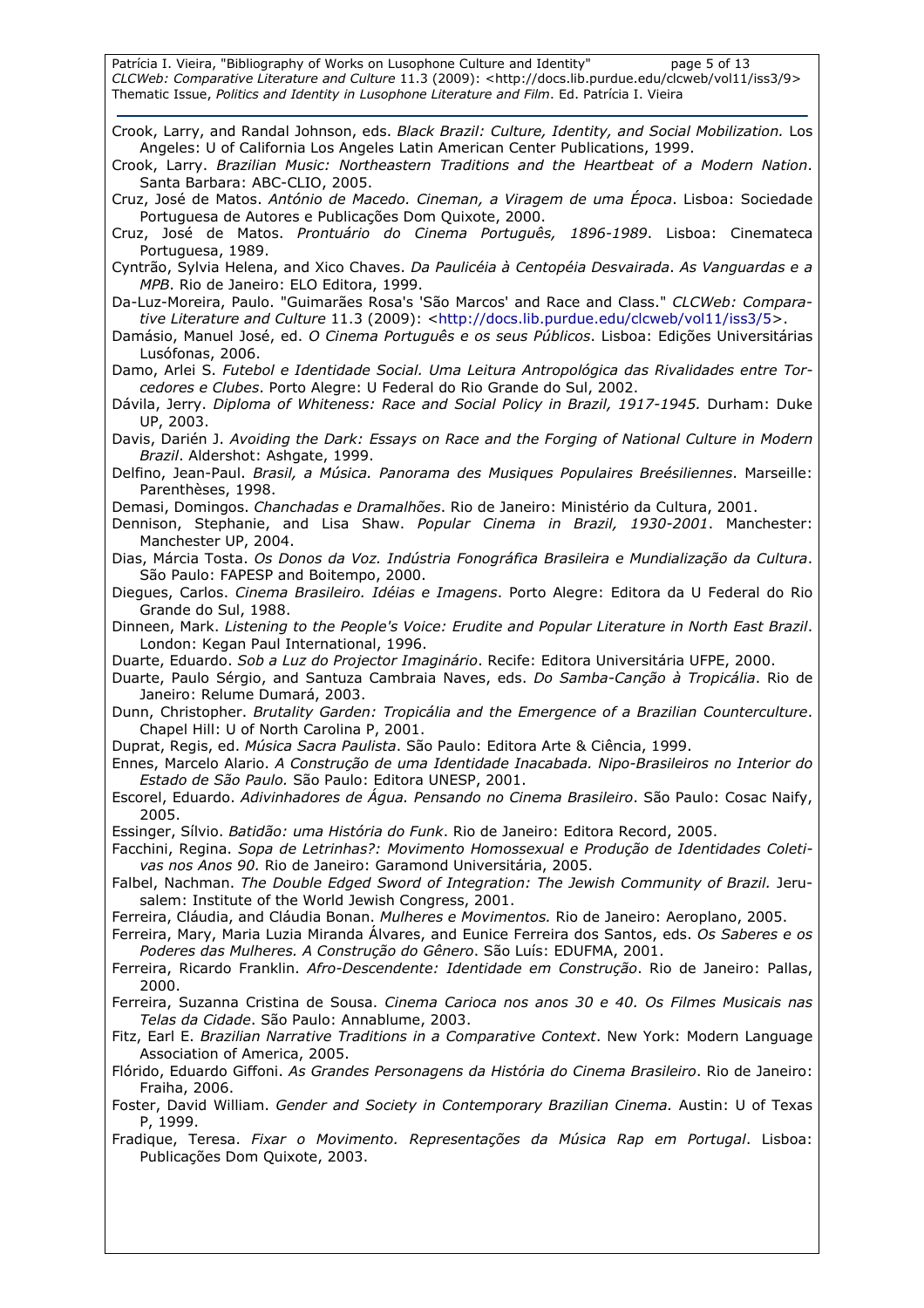Patrícia I. Vieira, "Bibliography of Works on Lusophone Culture and Identity" page 6 of 13 CLCWeb: Comparative Literature and Culture 11.3 (2009): <http://docs.lib.purdue.edu/clcweb/vol11/iss3/9> Thematic Issue, Politics and Identity in Lusophone Literature and Film. Ed. Patrícia I. Vieira

Frier, David. "Rhetoric and Context in Saramago's Levantado do Chão." CLCWeb: Comparative Literature and Culture 11.3 (2009): <http://docs.lib.purdue.edu/clcweb/vol11/iss3/6>.

Freyre, Gilberto. Casa-Grande e Senzala. Rio de Janeiro: Editora Record, 2002.

Freyre, Gilberto. New World in the Tropics: The Culture of Modern Brazil. New York: Knopf, 1959. Fryer, Peter. Rhythms of Resistance: African Musical Heritage in Brazil. Middletown: Wesleyan UP, 2000.

Gambini, Roberto, Espelho Índio. A Formação da Alma Brasileira. São Paulo: Axis Mundi, 2000.

Garcia, Antônia dos Santos. Mulheres da Cidade d'Oxum. Relações de Gênero, Raça e Classe e Organização Espacial do Movimento de Bairro em Salvador. Salvador: Editora da UFBA, 2006.

Garcia, Thomas G. "The Choro, the Guitar and Villa-Lobos." Luso-Brazilian Review 34.1 (1997): 57-67.

Gebara, Ivone. A Mobilidade da Senzala Feminina. Mulheres Nordestinas, Vida melhor e Feminismo. São Paulo: Paulinas, 2000.

Gil, José. Salazar: A Retórica da Invisibilidade. Trans. Maria de Fátima Araújo. Lisboa: Relógio D'Água Editores, 1995.

Gomes, Nilma Lino. Sem perder a Raiz. Corpo e Cabelo como Símbolos da Identidade Negra. Belo Horizonte: Autêntica, 2006.

Gorjão, Vanda. Mulheres em Tempos Sombrios. Oposição Feminina ao Estado Novo. Lisboa: Imprensa de Ciências Sociais, 2002.

Green, James Naylor. Beyond Carnival: Male Homosexuality in Twentieth-Century Brazil. Chicago: U of Chicago P, 1999.

Grilo, João Mário. O Cinema da Não-Ilusão. Histórias para o Cinema Português. Lisboa: Livros Horizonte, 2006.

- Grilo, João Mário. O Homem Imaginado. Cinema, Acção, Pensamento. Lisboa: Livros Horizonte, 2006.
- Grinberg, Keila, ed. Os Judeus no Brasil. Inquisição, Imigração e Identidade. Rio de Janeiro: Civilização Brasileira, 2005.

Grünewald, Rodrigo de Azeredo. Os Índios do Descobrimento. Tradição e Turismo. Rio de Janeiro: LACED, 2001.

Guerreiro, Goli. A Trama dos Tambores. A Música Afro-Pop de Salvador. São Paulo: Grupo Pão de Açúcar, 2000.

Haberly, David. Three Sad Races: Racial identity and National Consciousness in Brazilian Literature. Cambridge: Cambridge UP, 1983.

Hahner, June Edith. Emancipação do Sexo Feminino. A Luta pelos Direitos da Mulher no Brasil, 1850-1940. Florianópolis: Ed. Mulheres, 2003.

Hahner, June Edith. Emancipating the Female Sex: The Struggle for Women's Rights in Brazil, 1850-1940. Durham: Duke UP, 1990.

Halpern, Manuel. O Futuro da Saudade. o Novo Fado e os Novos Fadistas. Lisboa: Dom Quixote, 2004.

Hanchard, Michael George. Orfeu e o Poder. O Movimento Negro no Rio de Janeiro e São Paulo (1945-1988). Rio de Janeiro: EdUERJ, 2001.

Harding, Rachel E. A Refuge in Thunder: Candomblé and Alternative Spaces of Blackness. Bloomington: Indiana UP, 2000.

Harrow, Kenneth W. African Cinema: Postcolonial and Feminist Readings. Trenton: Africa World P, 1999.

Hofbauer, Andreas. Uma História de Branqueamento ou o Negro em Questão. São Paulo: Editora UNESP, 2006.

Holanda, Sérgio Buarque de. Raízes do Brasil. São Paulo: Companhia das Letras, 2003.

Hollyman, Burnes. Glauber Rocha and the Cinema Novo: A Study of his Critical Writings and Films. New York: Garland, 1983.

Hulet, Claude. Brazilian Literature. Washington: Georgetown UP, 1974.

Ireland, Rowan. Kingdoms Come: Religion and Politics in Brazil. Pittsburgh: U of Pittsburgh P, 1991.

Joaquim, Maria Salete. O Papel da Liderança Religiosa Feminina na Construção da Identidade Negra. São Paulo: EDUC/FAPESP, 2001.

Johnson, Randal, ed. Tropical Path: Essays on Modern Brazilian Literature. New York: Garland, 1993.

Johnson, Randal. Cinema Novo  $\times$  5: Masters of Contemporary Brazilian Film. Austin: U of Texas P, 1984.

Johnson, Randal. Manoel de Oliveira. Urbana: U of Illinois P, 2007.

Johnson, Randal. The Film Industry in Brazil: Culture and the State. Pittsburgh: U of Pittsburgh P, 1987.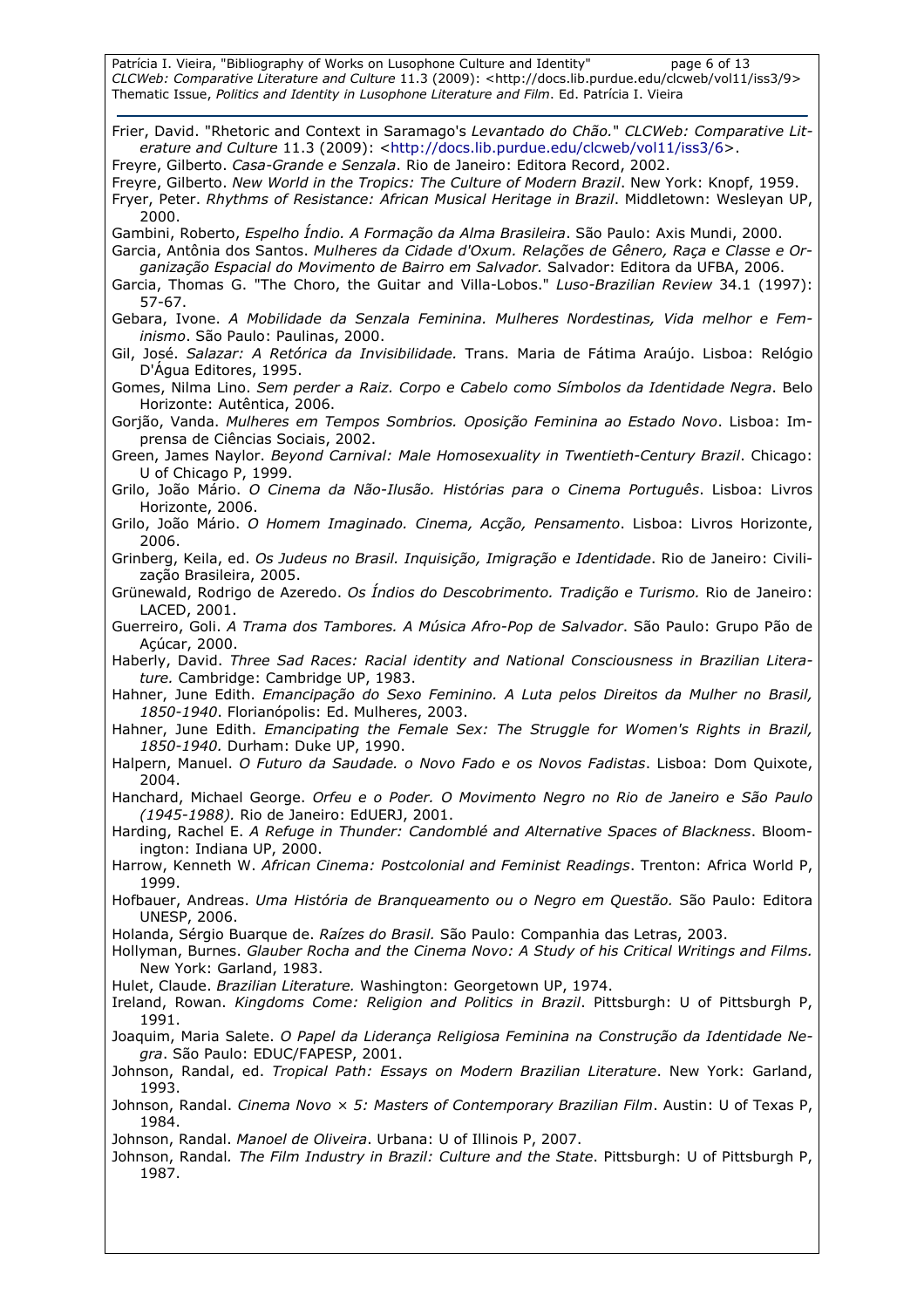Patrícia I. Vieira, "Bibliography of Works on Lusophone Culture and Identity" page 7 of 13 CLCWeb: Comparative Literature and Culture 11.3 (2009): <http://docs.lib.purdue.edu/clcweb/vol11/iss3/9> Thematic Issue, Politics and Identity in Lusophone Literature and Film. Ed. Patrícia I. Vieira

Johnson, Randal, and Robert Stam, eds. Brazilian Cinema. New York: Columbia UP, 1995. Jordão, Paula. "From Diaspora to Nomadic Identity in the Work of Lispector and Felinto." CLCWeb: Comparative Literature and Culture 11.3 (2009): <http://docs.lib.purdue.edu/clcweb/vol11/iss3/8>. José Neto, Joaquim. Jovens Tapuios do Carretão. Processos Educativos de Reconstrução da Identidade Indígena. Goiânia: Editora da UCG, 2005. Junior, José. Da Favela para o Mundo. A História do Grupo Cultural Afro Reggae. Rio de Janeiro: Aeroplano Editora, 2003 Kabengele, Munanga. Rediscutindo a Mestiçagem no Brasil. Identidade Nacional Versus Identidade Negra. Petrópolis: Editora Vozes, 1999. Kamel, Ali. Não somos Racistas. Uma Reação aos que Querem nos Transformar numa Nação Bicolor. Rio de Janeiro: Editora Nova Fronteira, 2006. Karam, John Tofik. Another Arabesque: Syrian-Lebanese Ethnicity in Neoliberal Brazil. Philadelphia: Temple UP, 2007. Kaz, Leonel, Ricardo Cravo Albin, João Máximo, Tárik de Sousa, and Paulo Luís Horta. Brasil, Rito e Ritmo. Um Século de Música Popular e Clássica. Rio de Janeiro: Aprazível Edições, 2003. Kujawski, Gilberto de Mello. Idéia do Brasil. A Arquitetura Imperfeita. São Paulo: Editora SENAC, 2001. Kulick, Don. Travesti: Sex, Gender, and Culture among Brazilian Transgendered Prostitutes. Chicago: U of Chicago P, 1998. Lacombe, Andrea. Para Hombre ya Estoy Yo. Masculinidades y Socialización Lésbica en un Bar del Centro de Río de Janeiro. Buenos Aires: IDES, Centro de Antropología Social, 2006. Laferl, Christopher F. "Record it, and let it be known": Song Lyrics, Gender and Ethnicity in Brazil, Cuba, Martinique, and Trinidad and Tobago from 1920 to 1960. Wien: LIT, 2005. Lehmann, David. Struggle for the Spirit: Religious Transformation and Popular Culture in Brazil and Latin America. Cambridge: Blackwell, 1996. Leibing, Annette, and Sibylle Benninghoff-Lühl, eds. Devorando o Tempo. Brasil, o País sem Memória. São Paulo: Editora Mandarim, 2001. Leite, Sidney Ferreira. Cinema Brasileiro. Das Origens à Retomada. São Paulo: Editora Fundação Perseu Abramo, 2005. Leme, Mônica. Que "Tchan" é esse? Indústria e Produção Musical no Brasil dos Anos 90. São Paulo: Annablume, 2003. Lesser, Jeff. A Discontented Diaspora: Japanese Brazilians and the Meanings of Ethnic Militancy, 1960-1980. Durham: Duke UP, 2007. Lesser, Jeff. Negotiating National Identity: Immigrants, Minorities, and the Struggle for Ethnicity in Brazil. Durham: Duke UP, 1999. Leu, Lorraine. Brazilian Popular Music: Caetano Veloso and the Regeneration of Tradition. Aldershot: Ashgate, 2006. Lima, Ivana Stolze. Cores, Marcas e Falas: Sentidos da Mestiçagem no Império do Brasil. Rio de Janeiro: Arquivo Nacional, 2003. Livingston-Isenhour, Tamara Elena, and Thomas George Caracas Garcia. Choro: A Social History of Brazilian Popular Music. Bloomington: Indiana UP, 2005. Lody, Raul Giovanni da Motta. O Negro no Museu Brasileiro. Construindo Identidades. Rio de Janeiro: Bertrand Brasil, 2005. Lopes, Antônio Herculano, ed. *Entre Europa e África. A Invenção do Carioca.* Rio de Janeiro: Topbooks, 2000. Lopes, Nei. Bantos, Malês e Identidade Negra. Belo Horizonte: Autêntica, 2006. Lourenço, Eduardo. A Nau de Ícaro, seguido de, Imagem e Miragem da Lusofonia. Lisboa: Gradiva, 1999. Lourenço, Eduardo. Nós e a Europa, ou, As duas Razões. Lisboa: Imprensa Nacional-Casa da Moeda, 1990. Lourenço, Eduardo. O Labirinto da Saudade. Psicanálise Mítica do Destino Português. Lisboa: Gradiva, 2000. Lourenço, Eduardo. Portugal como Destino, seguido de Mitologia da Saudade. Lisboa: Gradiva, 1999. Lourenço, Eduardo. This Little Lusitanian House: Essays on Portuguese Culture. Providence: Gávea-Brown, 2003. Macaulay, Fiona. Gender Politics in Brazil and Chile: The Role of Parties in National and Local Policymaking. New York: Palgrave Macmillan, 2006. Maccaulay, Fiona. Gender Politics in Brazil and Chile. Basingstroke: Palgrave Macmillan, 2003. Macedo, Jorge. Obreiros do Nacionalismo Angolano. Ngola Ritmos. Luanda: União dos Escritores Angolanos, 1989.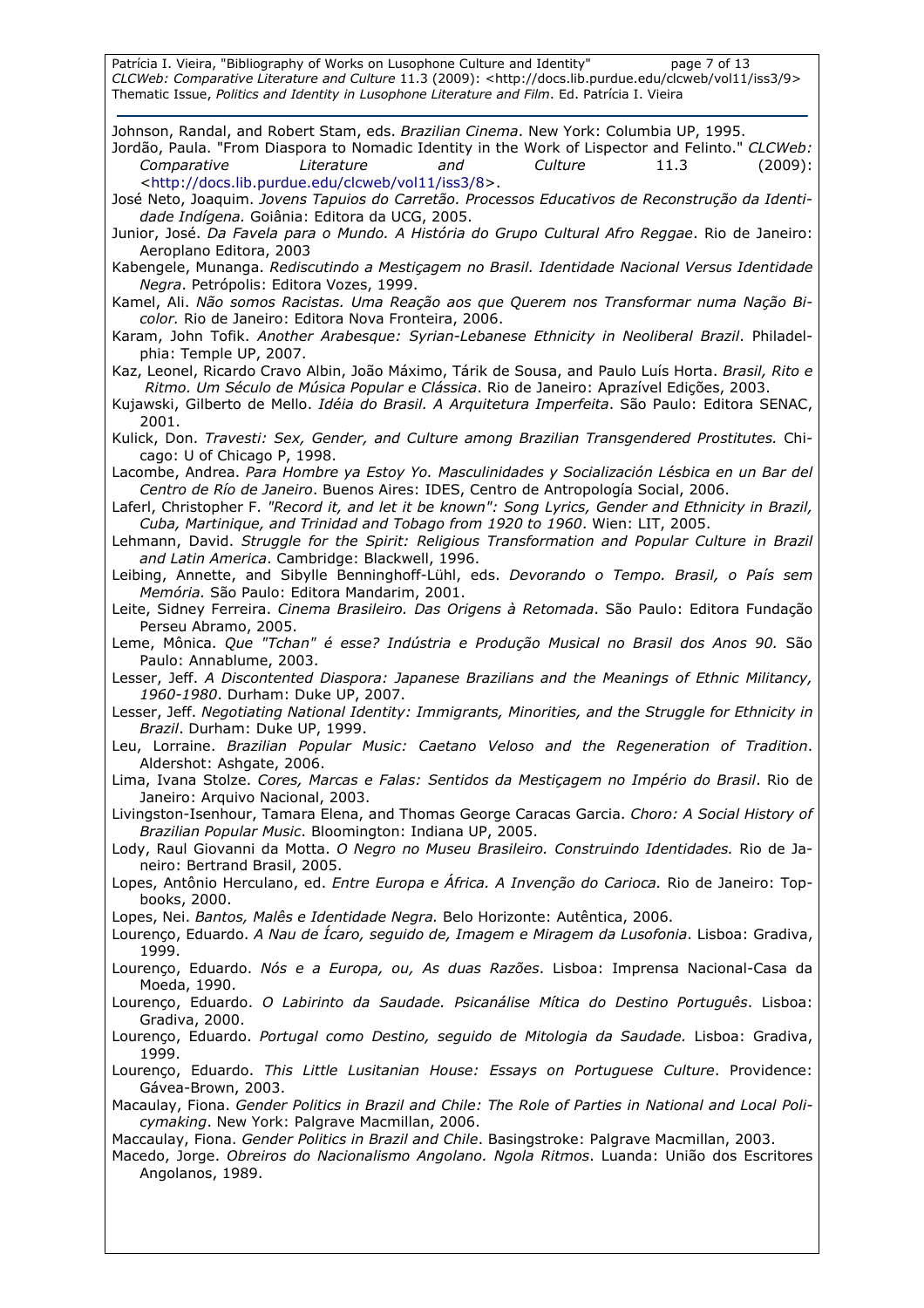Maciel, Katia. Poeta, Herói, Idiota. O Pensamento de Cinema no Brasil. Rio de Janeiro: Rios Ambiciosos, 2000.

MacLean, Ian. Opting for Democracy? Liberation Theology and the Struggle for Democracy in Brazil. New York: Peter Lang, 1999.

Macondes, Marcos, ed. Enciclopédia da Música Brasileira. São Paulo: Art Editora, 2000.

Madureira, Luís. Cannibal Modernities: Postcoloniality and the Avant-Garde in Caribbean and Brazilian Literature. Charlottesville: U of Virginia P, 2005.

Magalhães, Maria José. Movimento Feminista e Educação. Portugal, Décadas de 70 e 80. Oeiras: Celta Editora, 1998.

Marcondes, Marcos Antônio. Enciclopédia da Música Brasileira: Popular, Erudita e Folclórica. São Paulo: Art Editora and Publifolha, 1998.

Mariz, Vasco. A Música Clássica Brasileira. Rio de Janeiro: Andrea Jakobsson Estúdio, 2002.

Mariz, Vasco. Heitor Villa-Lobos. O Homem e a Obra. Rio de Janeiro: Francisco Alves, 2005.

Mariz, Vasco. História da Música no Brasil. Rio de Janeiro: Editora Nova Fronteira, 2000.

Martes, Ana Cristina Braga, and Soraya Fleischer, eds. Fronteiras Cruzadas. Etnicidade, Gênero e Redes Sociais. São Paulo: Paz e Terra, 2003.

Martinelli, Sérgio. Vera Cruz: Imagens e História do Cinema Brasileiro. São Paulo: ABooks, 2002.

- Martins, Moisés de Lemos. Para uma Inversa Navegação: O Discurso da Identidade. Porto: Afrontamento, 1996.
- Matos, Marlise. Reinvenções do Vínculo Amoroso. Cultura e Identidade de Gênero na Modernidade Tardia. Belo Horizonte: Editora UFMG, 2000.

Matusse, Gilberto. A Construção da Imagem de Moçambicanidade em José Craveirinha, Mia Couto e Ungulani Ba Ka Khosa. Maputo: Livraria Universitária, 1998.

McCann, Bryan. Hello, Hello Brazil: Popular Music in the Making of a Modern Brazil. Durham: Duke UP, 2004.

McGowan, Chris, and Ricardo Pessanha. The Brazilian Sound: Samba, Bossa Nova, and the Popular Music of Brazil. Philadelphia: Temple UP, 1998.

McGuik, Bernard, and Solange Ribeiro de Oliveira, eds. Brazil and the Discovery of America: Narrative, History, Fiction, 1492-1992. Lewiston: Edwin Mellen, 1996.

Medeiros, Janaína. Funk Carioca: Crime ou Cultura? São Paulo: Editoras Albatroz, 2006.

- Meirelles, William Reis. Paródia e Chanchada. Imagens do Brasil na Cultura das Classes Populares. Londrina: Eduel, 2005.
- Merten, Luiz Carlos. A Aventura do Cinema Gaúcho. São Leopoldo: Editora Unisinos, 2002.

Mira, Alberto, ed. The Cinema of Spain and Portugal. London: Wallflower, 2005.

- Moehn, Frederick. "In the Tropical Studio: MPB Production in Transition." Studies in Latin American Popular Culture 19 (2000): 57-67.
- Monteiro, José Carlos. Cinema Brasileiro. História Visual. Rio de Janeiro: Ministério da Cultura and Atração, 1996.

Monteiro, Vladimir Nobre. Les Musiques du Cap-Vert. Paris: Chandeigne, 1998.

Moody, Ivan. "Portuguese 'Mannerism': A Case for an Aesthetic Inquisition." Early Music 23.3 (1995): 450-58.

Moraes, José Geraldo Vinci de. Metrópole em Sinfonia. História, Cultura e Música Popular na São Paulo dos Anos 30. São Paulo: Estação Liberdade, 2000.

Moraes, Márcia. Ser Humana. Quando a Mulher está em Discussão. Rio de Janeiro: DP & A Editora, 2002.

Moreira, Roberto José, ed. Identidades Sociais. Ruralidades no Brasil Contemporâneo. Rio de Janeiro: DP & A Editora, 2005.

Moreno, Antônio. A Personagem Homossexual no Cinema Brasileiro. Rio de Janeiro: Ministério da Cultura, 2001.

Mortaigne, Véronique. Les Musiques du Nordeste. Paris: Layeur, 2000.

- Mota, Lúcio Tadeu, ed. As Cidades e os Povos Indígenas. Mitologias e Visões. Maringá: Editora da U Estadual de Maringá, 2000.
- Murari, Luciana. "O Espírito da Terra: A Teoria da Cultura Brasileira de Araripe Jr." Luso-Brazilian Review 44.1 (2007): 20-44.

Motta, Nelso. Música Popular Brasileña. El Sonido de la Historia. Madrid: Casa de América, 2002.

Moura, Roberto M. MPB: Caminhos da Arte Brasileira mais Reconhecida no Mundo. Rio de Janeiro: Irmãos Vitale, 1998.

Moura, Roberto M. No Princípio era a Roda. Um Estudo sobre Samba, Partido-Alto e outros Pagodes. Rio de Janeiro: Rocco, 2004.

Munguambe, Amândio Didi. Música Chope. Maputo: Promédia, 2000.

Murphy, John P. Music in Brazil: Experiencing Music, Expressing Culture. New York: Oxford UP, 2006.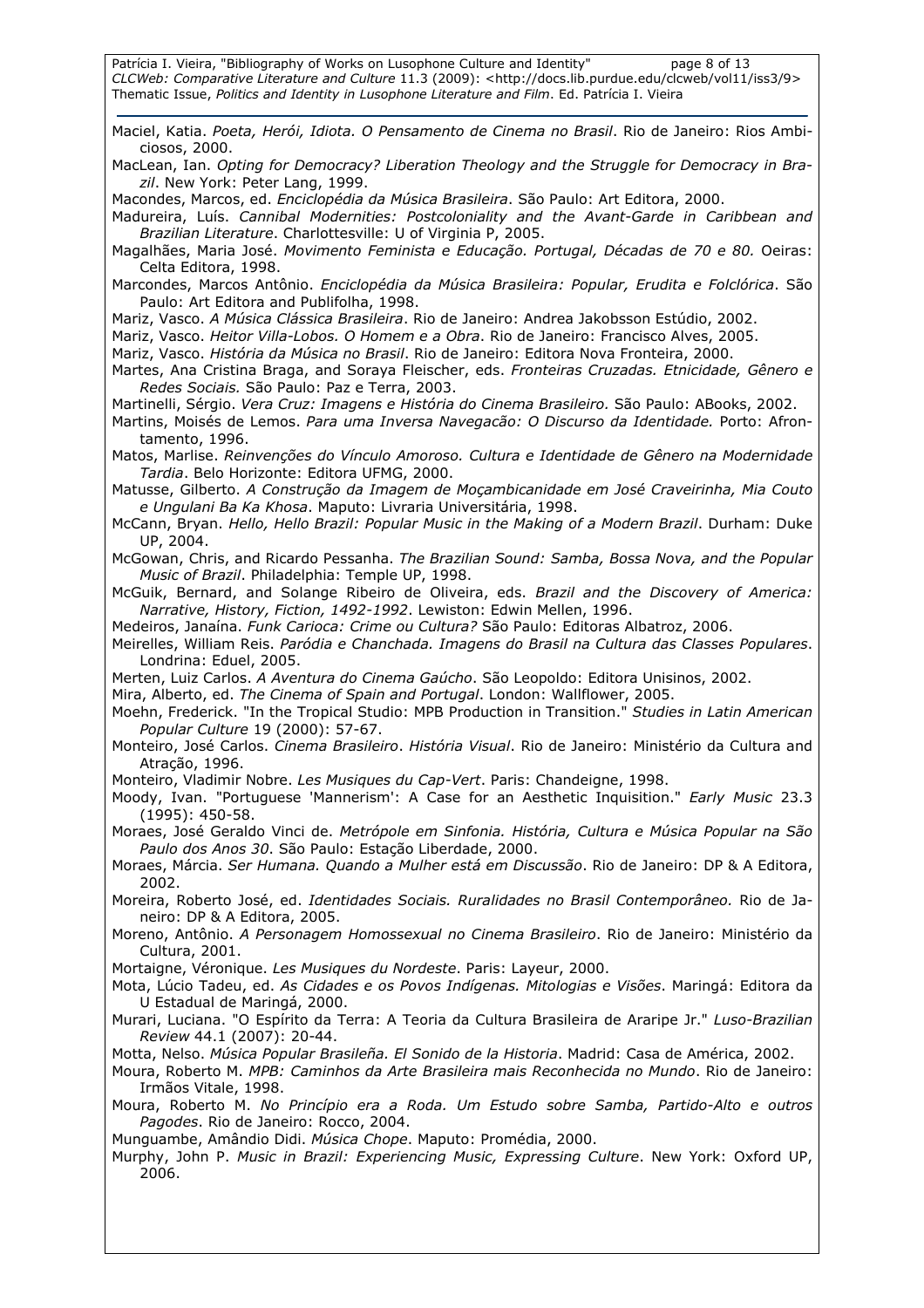Myscofski, Carole A. When Men Walk Dry: Portuguese Messianism in Brazil. Atlanta: Scholars P, 1988. Nagib, Lúcia. A Utopia no Cinema Brasileiro, Matrizes, Nostalgia, Distopias. São Paulo: Cosac Naify, 2006. Nagib, Lúcia. Brazil on Screen: Cinema Novo, New Cinema, Utopia. London: I.B. Tauris, 2007. Nagib, Lúcia. ed. The New Brazilian Cinema. London: I.B. Tauris, 2003. Napolitano, Marcos. História e Música. História Cultural da Música Popular. Belo Horizonte: Autêntica, 2002. Nascimento, Elisa Larkin. The Sorcery of Color: Identity, Race, and Gender in Brazil. Philadelphia: Temple UP, 2007. Nasser, Elizabeth Mafra Cabral. Viva a Diferença, com Direitos Iguais. Natal: Editora da UFRN, 2004. Nava, Carmen, and Ludwig Lauerhass Jr., eds. Brazil in the Making: Facets of National Identity. Lanham: Rowman and Littlefield, 2006. Naves, Santuza Cambraia, Frederico Oliveira Coelho, and Tatiana Bacal, eds. A MPB em Discussão: Entrevistas. Belo Horizonte: Editora UFMG, 2006. Naves, Santuza Cambraia. Da Bossa Nova à Tropicália. Rio de Janeiro: Jorge Zahar Editor, 2001. Naves, Santuza Cambraia. O Violão Azul: Modernismo e Música Popular. Rio de Janeiro: Fundação Getúlio Vargas Editora, 1998. Nepomuceno, Rosa. Música Caipira. Da Roça ao Rodeio. São Paulo: Editora 34, 1999. Neves, Fernando. Negritude, Independência, Revolução. As Ex-Colónias Portuguesas e o seu Futuro. Paris: Edições, 1975. Nishida, Mieko. Slavery and Identity: Ethnicity, Gender, and Race in Salvador, Brazil, 1808-1888. Bloomington: Indiana UP, 2003. Nunes, Maria Luísa. Becoming True to Ourselves: Cultural Decolonization and National Identity in the Literature of the Portuguese-Speaking World. New York: Greenwood, 1987. Nussbaumer, Gisele Marchiori, ed. Teorias e Políticas da Cultura. Visões Multidisciplinares. Salvador: EDUFBA, 2007. O'Dwyer, Eliane Cantarino, ed. Quilombos. Identidade Étnica e Territorialidade. Rio de Janeiro: Editora FGV, 2002. Oliveira Martins, Guilherme de. Portugal, Identidade e Diferença. Aventuras da Memória. Lisboa: Gradiva, 2007. Oliveira, Alfredo. Ritmos e Cantares. Pará: Seult, 2000. Oliveira, João Pacheco de, ed. A Viagem da Volta. Etnicidade, Política e Reelaboração Cultural no Nordeste Indígena. Rio de Janeiro: Contra Capa, 1999. Oliveira, Luís R. Cardoso de. Republican Rights and Nationalism: Collective Identities and Citizenship in Brazil and Quebec. Brasília: U de Brasília, 1999. Olivieri-Godet, Rita, and Lícia Soares de Souza, eds. Identidades e Representações na Cultura Brasileira. João Pessoa: Idéia, 2001. Oricchio, Luiz Zanin. Cinema de Novo. Um Balanço Crítico da Retomada. São Paulo: Estação Liberdade, 2003. Ottone, Giovanni, ed. Terra Brasil 95-05. El Renacimiento del Cine Brasileño. Madrid: T&B Editores, 2005. Page, Joseph A. The Brazilians. Reading: Addison-Wesley, 1995. Pais, José Machado, and Leila Maria da Silva Blass, eds. Tribos Urbanas. Produção Artística e Identidades. Lisboa: Instituto de Ciências Sociais da U de Lisboa, 2004. Pais, José Machado, Joaquim Pais de Brito, and Mário Vieira de Carvalho, eds. Sonoridades Luso-Afro-Brasileiras. Lisboa: Imprensa de Ciências Sociais, 2004. Parandi, Reginaldo. "Afro-Brazilian Identity and Memory." Diogenes 51.1 (2004): 35-43. Parente, André. Ensaios sobre o Cinema do Simulacro. Cinema Existencial, Cinema Estrutural e Cinema Brasileiro Contemporâneo. Rio de Janeiro: Editora Pazulinand ECO-UFRJ, 1998. Parker, Richard G. Bodies, Pleasures, and Passions: Sexual Culture in Contemporary Brazil. Boston: Beacon P, 1991. Parsi, Jacques. Manoel de Oliveira. Paris: Centre Culturel Calouste Gulbenkian, 2002. Pascoaes, Teixeira de. A Saudade e o Saudosismo (Dispersos e Opúsculos). Lisboa: Assirio & Alvim, 1988. Pascoaes, Teixeira de. Arte de Ser Português. Lisboa: Assírio & Alvim, 1991. Passos, Elizete, Ivia Alves, and Márcia Macêdo, eds. Metamorfoses. Gênero na Perspectiva Interdisciplinar. Salvador: Núcleo de Estudos Interdisciplinares sobre a Mulher, 1998. Perrone, Charles A. "Bananas, Beats, Bossas." Hemisphere: A Magazine of the Americas 15 (2005): 7-9.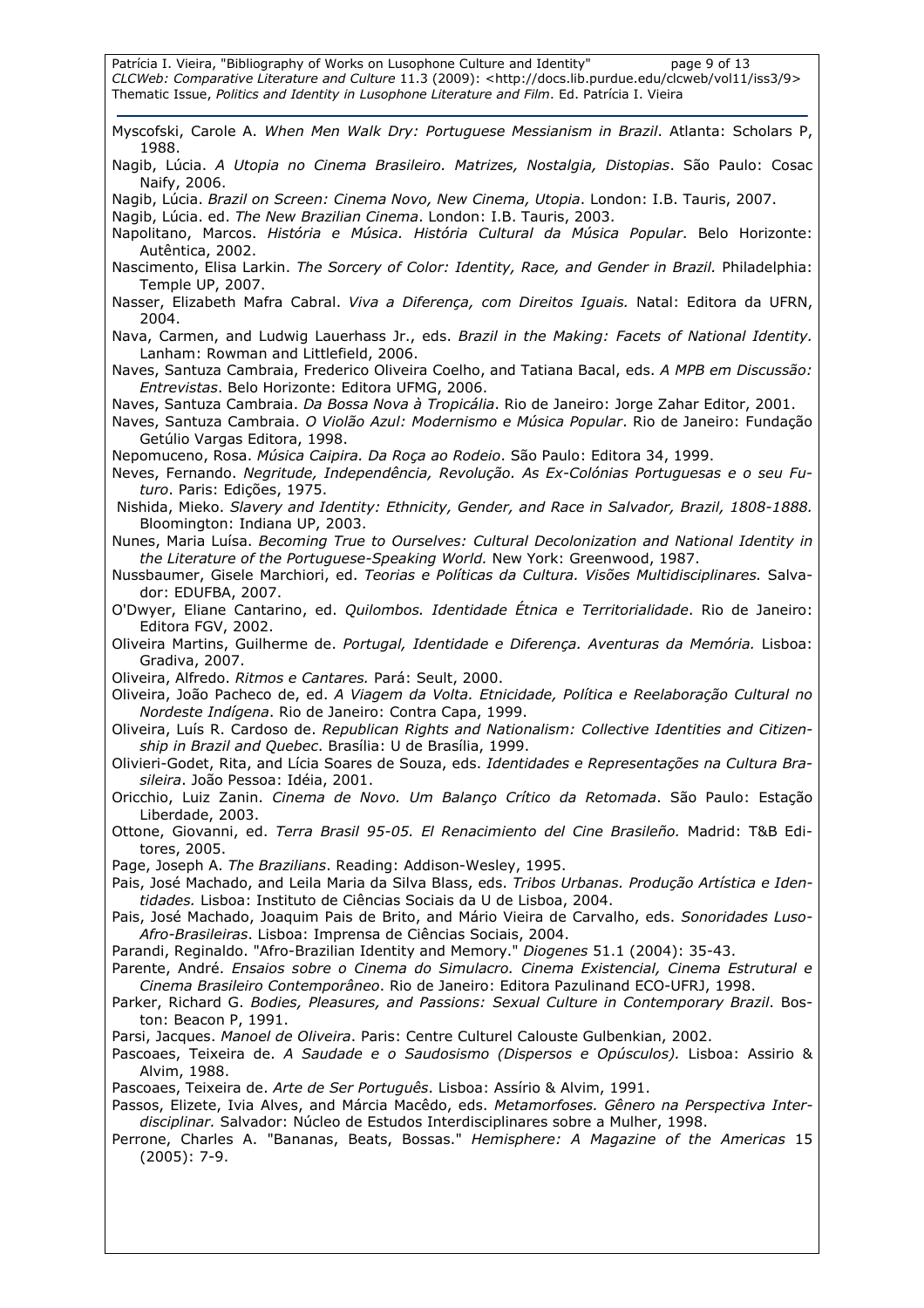Perrone, Charles A., and Christopher Dunn, eds. Brazilian Popular Music and Globalization. New York: Routledge, 2002.

- Pieroni, Geraldo, and Cláudio DeNipoti, eds. Saberes Brasileiros. Ensaios sobre Identidades, Séculos XVI a XX. Rio de Janeiro: Bertrand Brasil, 2004.
- Pina, Luís de, João Bénard da Costa, Manuel Cintra Ferreira, and Fernando Lopes. 70 Anos de Filmes Castello Lopes. Lisboa: Cinemateca Portuguesa, 1988.
- Pina, Luís de. Estreias em Portugal, 1918-1957. Filmes de Longa Metragem. Lisboa: Cinemateca Portuguesa, 1993.

Pina, Luís de. História do Cinema Português. Lisboa: Publicações Europa-América, 1986.

Pinho, Patricia de Santana. Reinvenções da África na Bahia. São Paulo: Annablume, 2004.

- Pinto, Céli Regina J. Uma História do Feminismo no Brasil. São Paulo: Editora Fundação Perseu Abramo, 2003.
- Pinto, Cristina Ferreira. Gender, Discourse, and Desire in Twentieth-Century Brazilian Women's Literature. West Lafayette: Purdue UP, 2004.
- Porto, Maria do Rosário Silveira, Afrânio Mendes Catani, C.L. Prudente, and R.S.P. Gilioli, eds. Negro, Educação e Multiculturalismo. São Paulo: Panorama do Saber, 2002.

Quental, Antero de. Causas da Decadência dos Povos Peninsulares. Lisboa: Ulmeiro, 2001.

- Quevedo, Júlio, and Maria Rita Py Dutra, eds. Nas Trilhas da Negritude. Consciência e Afirmação. Porto Alegre: Martins, 2007.
- Quinlan, Susan, and Fernando Arenas, eds. Lusosex: Gender and Sexuality in the Portuguese-Speaking World. Minneapolis: U of Minnesota P, 2002.
- Rajagopalan, Kanavillil, and Dina Maria Martins Ferreira, eds. Políticas em Linguagem. Perspectivas Identitárias. São Paulo: Editora Mackenzie, 2005.

Ramalho, Elba Braga. Cantoria Nordestina. Música e Palavra. São Paulo: Terceira Margem, 2000.

- Ramalho, Maria Irene, and António Sousa Ribeiro, eds. Entre Ser e Estar. Raízes, Percursos e Discursos da Identidade. Porto: Afrontamento Edições, 2002.
- Ramos, Alcida Rita. O Pluralismo Brasileiro na Berlinda. Brasília: U de Brasília, 2004.

Ramos, Alcida Rita. Pulp Fictions of Indigenism. Brasília: U de Brasília, 2001.

- Ramos, Alcides Freire. Canibalismo dos Fracos. Cinema e História do Brasil. Bauru: Editora da U do Sagrado Coração, 2001.
- Ramos, Fernão, and Luiz Felipe Miranda, eds. Enciclopédia do Cinema Brasileiro. São Paulo: Editora SENAC São Paulo, 2000.
- Ramos, Jorge Leitão. Dicionário do Cinema Português, 1962-1988. Lisboa: Caminho, 1989.

Ramos, Jorge Leitão. Dicionário do Cinema Português, 1989-2003. Lisboa: Caminho, 2005.

- Raposo, Eduardo M. Cantares de Abril. Entrevistas a Cantores e outros Protagonistas do "Canto de Intervenção." Lisboa: Edições Colibri, 2000.
- Reichmann, Rebecca, ed. Race in Contemporary Brazil: From Indifference to Inequality. University Park: Pennsylvania State UP, 1999.
- Reis, Eneida de Almeida dos. Mulato. Negro-não-Negro e/ou Branco-não-Branco. São Paulo: Altana, 2002.
- Rial, Carmen Sílvia Moraes, and Maria Juracy Filgueiras Toneli, eds. Genealogias do Silêncio. Feminismo e Gênero. Ilha de Santa Catarina: Editora Mulheres, 2004.
- Ribard, Franck. Le Carnaval noir de Bahia. Ethnicité, identité et fête Afro à Salvador. Paris: L'Harmattan, 1999.
- Ribeiro, Darcy. Os Brasileiros. Petrópolis: Editora Vozes, 1983.
- Ribeiro, M. Félix. Filmes, Figuras e Factos da História do Cinema Português, 1896-1949. Lisboa: Cinemateca Portuguesa, 1983.
- Ribeiro, Marília Scaff Rocha. "Variations on the Brazilian Orpheus Theme." CLCWeb: Comparative Literature and Culture 11.3 (2009): <http://docs.lib.purdue.edu/clcweb/vol11/iss3/7>.
- Rios, Luís Felipe, V. Almeida, R. Parker, C. Pimenta, and V. Terto Júnior, eds. Homossexualidade. Produção Cultural, Cidadania e Saúde. Rio de Janeiro: Associação Brasileira Interdisciplinar de AIDS, 2004.
- Rocha, Glauber. A Revolução do Cinema Novo. Rio de Janeiro: Alhambra and Embrafilme, 1981.

Rocha, Glauber. Revisão Crítica do Cinema Brasileiro. São Paulo: Cosac Naify, 2003.

- Ronsini, Veneza Mayora. Entre a Capela e a Caixa de Abelhas. Identidade Cultural de Gringos e Gaúchos. Porto Alegre: EDIPUCRS, 2004.
- Sadlier, Darlene J. The Question of How: Women Writers and New Portuguese Literature. New York: Greenwood P, 1989.
- Salles, Alexandre de. Eù ou Exu? Da Demonização ao Resgate da Identidade. Rio de Janeiro: Ilú Aiye and Barrogo, 2001.
- Salles, Paulo de Tarso. Aberturas e Impasses. O Pós-Modernismo na Música e seus Reflexos no Brasil, 1970-1980. São Paulo: Editora ENESP, 2005.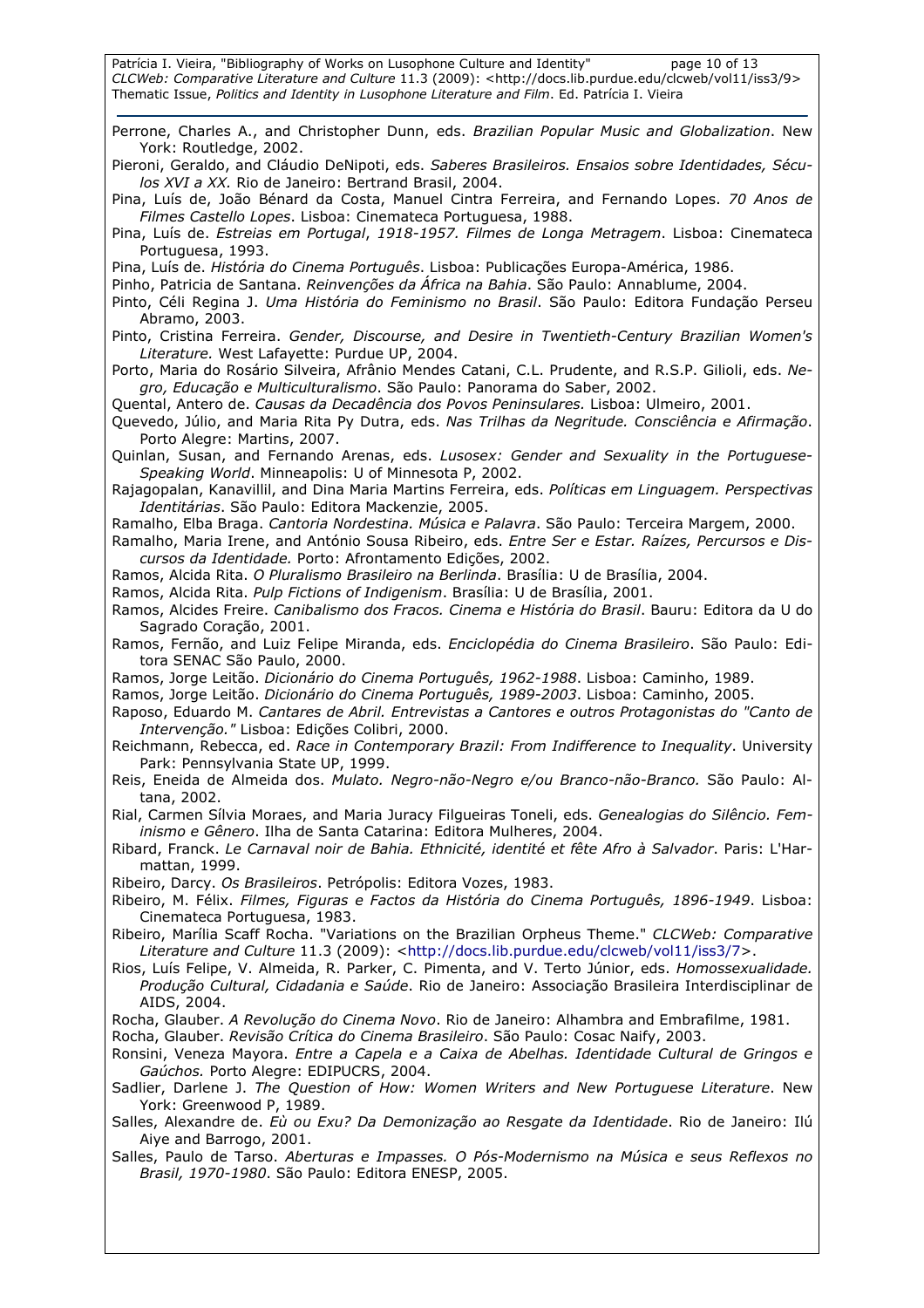Patrícia I. Vieira, "Bibliography of Works on Lusophone Culture and Identity" page 11 of 13 CLCWeb: Comparative Literature and Culture 11.3 (2009): <http://docs.lib.purdue.edu/clcweb/vol11/iss3/9> Thematic Issue, Politics and Identity in Lusophone Literature and Film. Ed. Patrícia I. Vieira

Sanches, Pedro Alexandre. Tropicalismo. Decadência Bonita do Samba. São Paulo: Boitempo, 2000.

- Sandroni, Carlos. Feitiço Descendente. Transformações do Samba no Rio de Janeiro, 1917-1933. Rio de Janeiro: Jorge Zahar Editor, 2001.
- Sansone, Lívio Sansone, and Jocélio Teles dos Santos, eds. Ritmos em Trânsito. Sócio-Antropologia da Música Baiana. São Paulo: Dynamis Editorial, 1998.
- Sansone, Lívio. Blackness without Ethnicity: Constructing Race in Brazil. New York: Palgrave Macmillan, 2003.

Santi, Luiz Otávio de. Uma Voz no Cinema. São Paulo: Cone Sul, 2001.

- Santiago, Silviano. "Latin-American Discourse: The Space In-Between." The Space In-Between: Essays on Latin American Culture. Ed. Ana Lúcia Gazzola. Durham: Duke UP, 2001. 25-38.
- Santiago, Silviano. Uma Literatura nos Trópicos. São Paulo: Editora Perspectiva, 1978. 11-29.
- Santo, Sílvia Espíritu. Adeus, até ao teu Regresso. O Movimento Nacional Feminino na Guerra Colonial (1961-1974). Lisboa: Livros Horizonte, 2003.
- Santos, Boaventura de Sousa. Pela Mão de Alice. O Social e o Político na Pós-Modernidade. Porto: Edições Afrontamento, 1994.
- Santos, Jocélio Teles dos. O Poder da Cultura e a Cultura no Poder. Disputa Simbólica da Herança Cultural Negra no Brasil. Salvador: EDUFBA, 2005.
- Santos, Maria Inês Detsi de Andrade. Gênero e Comunicação. O Masculino e o Feminino em Programas Populares de Rádio. São Paulo: Annablume, 2004.
- Saraiva, António José, and Óscar Lopes. História da Literatura Portuguesa. Porto: Porto Editora, 2001.
- Sarkissian, Margaret. "Playing Portuguese: Constructing Identity in Malaysia's Portuguese Community." Diaspora: A Journal of Transnational Studies 11.2 (2002): 215-32.
- Schaeber, Petra. Die Macht der Trommeln. Olodum und die Blocos Afros aus Salvador/Bahia. Afrobrasilianische Kultur und Rassenbeziehungen. Bad Tölz: Thomas Tilsner, 2006.
- Schneider, Ronald M. "Order and Progress": A Political History of Brazil. Boulder: Westview P, 1991.
- Schneider, Ronald M. Brazil: Culture and Politics in a New Industrial Powerhouse. Boulder: Westview P, 1996.
- Schpun, Mônica Raisa, ed. Masculinidades. São Paulo: Boitempo Editorial, 2004.
- Seegert, Anthony. Why Suyá Sing: A Musical Anthropology of an Amazonian People. Urbana: U of Illinois P, 2004.
- Sérgio, António. "O Reino Cadaveroso ou o Problema da Cultura em Portugal." Ensaios. By António Sérgio. Lisboa: Livraria Sá da Costa, 1972. Vol. 2, 25-61.
- Sérgio, António. O Problema da Cultura e o Isolamento dos Povos Peninsulares. Porto: Renascença Portuguesa, 1914.
- Serra, Carlos. Identidade, Moçambicanidade, Moçambicanização. Maputo: U Eduardo Mondlane, 1998.
- Serra, Pedro. "Aesthetics and Ideology in Queirós's A Cidade e as Serras." CLCWeb: Comparative Literature and Culture 11.3 (2009): <http://docs.lib.purdue.edu/clcweb/vol11/iss3/2>.

Seyferth, Giralda, ed. Racismo no Brasil. São Paulo: Editora Fundação Peiropolis, 2002.

- Sharpe, Peggy, ed. Entre Resistir e Identificar-se. Para uma Teoria da Prática da Narrativa Brasileira de Autoria Feminina. Goiânia: Editora UFG, 1997.
- Shaw, Lisa. "The Chanchada and Celluloid Visions of Brazilian Identity in the Vargas Era (1930- 45)." Journal of Iberian & Latin American Studies 6.1 (2000): 63-74.
- Shaw, Lisa. Brazilian National Cinema. London: Routledge, 2007.
- Shaw, Lisa. The Social History of the Brazilian Samba. Ardershot: Ashgate, 1999.
- Shaw, Lisa, and Stephanie Dennison, eds. Latin American Cinema: Essays on Modernity, Gender and National Identity. Jefferson: McFarland, 2005.
- Sheriff, Robin. Dreaming Equaliy: Color, Race and Racism in Urban Brazil. New Brunswick: Rutgers UP, 2001.
- Silva Neto, Antônio Leão da. Dicionário de Filmes Brasileiros. Curta e Média Metragem. São Paulo: Assahi Gráfica e Editora, 2006.
- Silva, Expedito Leandro. Forró no Asfalto. Mercado e Identidade Sociocultural. São Paulo: Annablume, 2003.
- Silva, Manuel Costa e. Do Animatógrafo Lusitano ao Cinema Português. Lisboa: Caminho, 1996. Silva, Maria Beatria Nizza da, and Anne Cova, eds. Estudos sobre as Mulheres. Lisboa: U Aberta, 1998.
- Silva, Nelson Fernando Inocêncio da. Consciência Negra em Cartaz. Brasília: U de Brasília, 2001.
- Simis, Anita, ed. Cinema e Televisão Durante a Ditadura Militar. Depoimentos e Reflexões. Araraquara: Cultura Acadêmica Editora, 2005.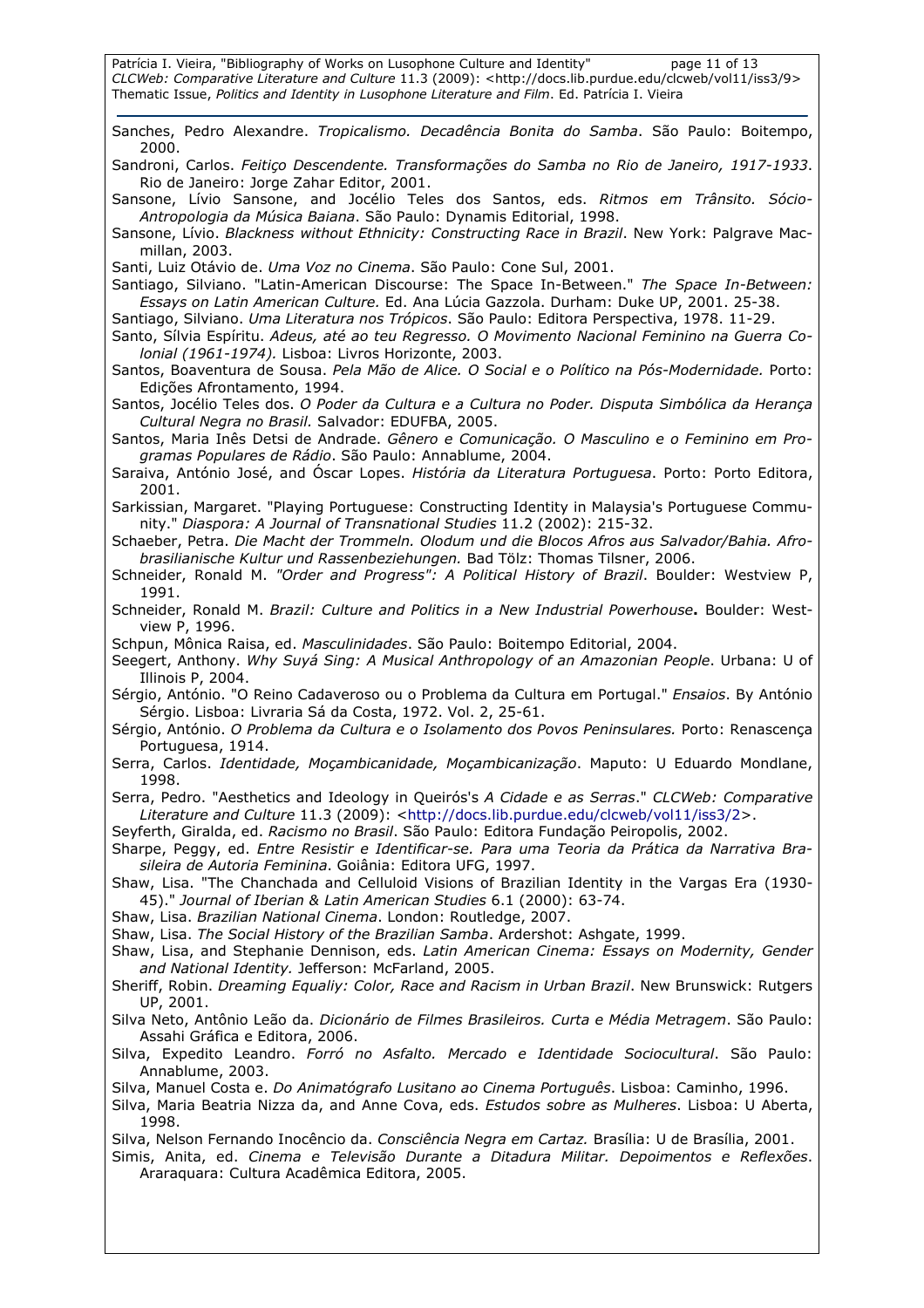Patrícia I. Vieira, "Bibliography of Works on Lusophone Culture and Identity" page 12 of 13 CLCWeb: Comparative Literature and Culture 11.3 (2009): <http://docs.lib.purdue.edu/clcweb/vol11/iss3/9> Thematic Issue, Politics and Identity in Lusophone Literature and Film. Ed. Patrícia I. Vieira

Simis, Anita. Estado e Cinema no Brasil. São Paulo: Annablume, 1996.

- Simões, Inimá. Roteiro da Intolerância: a Censura Cinematográfica no Brasil. São Paulo: Editora Terceiro Nome, 1998.
- Simonard, Pedro. A Geração do Cinema Novo. Para uma Antropologia do Cinema. Rio de Janeiro: Mauad, 2006.
- Skidmore, Thomas E. Brazil: Five Centuries of Change. New York: Oxford UP, 1999.
- Soares, Paulo, ed. Música Tradicional em Mocambique. Maputo: Direcção Nacional de Cultura, 1980.
- Sommer, Doris. "O Guarani and Iracema: Brazil's Two-faced Indigenism." Foundational Fictions: The National Romances of Latin America. By Doris Sommer. Berkeley: U of California P, 1993. 138-71.
- Souza, Carlos Roberto de. Nossa Aventura na Tela. São Paulo: Cultura Editores Associados, 1998.

Souza, Jessé, and Valter Sinder. Imagining Brazil. Lanham: Lexington Books, 2005.

- Souza, Laura de Mello. The Devil and the Land of the Holy Cross: Witchcraft, Slavery and Popular Religion in Colonial Brazil. Austin: U of Texas P, 2003.
- Souza, Sandra Duarte de, ed. Gênero e Religião no Brasil. Ensaios Feministas. São Bernardo do Campo: U Metodista de São Paulo, 2006.
- Stam, Robert. Tropical Multiculturalism: A Comparative History of Race in Brazilian Cinema and Culture. Durham: Duke UP, 1997.
- Stroud, Sean. "'Música é para o Povo Cantar': Culture, Politics and Brazilian Song Festivals 1965- 1972." Latin American Music Review 21.2 (2000): 87-118.
- Sullivan, Edward J., ed. Latin American Art in the Twentieth Century. London: Phaidon P, 1996.
- Süssekind, Flora. Cinematograph of Words: Literature, Technique and Modernization in Brazil. Stanford: Stanford UP, 1997.
- Swain, Tânia Navarro, and Diva do Couto Gontijo Muniz, eds. Mulheres em Ação. Práticas Discursivas, Práticas Políticas. Belo Horizonte: Editora PucMinas, 2005.
- Tal, Tzvi. Pantallas y Revolución. Una Visión Comparativa del Cine de Liberación y el Cinema Novo. Buenos Aires: Lumière, 2005.
- Tatit, Luiz. O Século da Canção. Cotia: Ateliê, 2004.
- Tavares, Manuel de Jesus. Aspectos Evolutivos da Música Cabo-Verdiana. Praia: Centro Cultural Português and IC Praia, 2005.
- Tavares, Manuela. Aborto e Contracepção em Portugal. Lisboa: Livros Horizonte, 2003.
- Tavares, Manuela. Movimentos de Mulheres em Portugal: Décadas de 70 e 80. Lisboa: Livros Horizonte, 2000.
- Távola, Artur da. Bossa Nova. Rio de Janeiro: Editora da Toca do Vinícius, 2002.
- Teixeira, Inês Assunção de Castro, and José de Sousa Miguel Lopes, eds. A Diversidade Cultural vai ao Cinema. Belo Horizonte: Autêntica, 2006.
- Teixeira, Moema de Poli. Negros na Universidade. Identidade e Trajetórias de Ascensão Social no Rio de Janeiro. Rio de Janeiro: Pallas and Ford Foundation, 2003.
- Teles, José. Do Frevo ao Manguebeat. São Paulo: Editora 34, 2000.
- Teles, Maria Amélia de Almeida. Breve História do Feminismo no Brasil. Brasília: Editora Brasiliense, 1993.
- Telles, Edward Eric. Race in Another America: The Significance of Skin Color in Brazil. Princeton: Princeton UP, 2004.
- Tinhorão, José Ramos. A Música Popular no Romance Brasileiro. São Paulo: Editora 34, 2002.

Tinhorão, José Ramos. As Origens da Canção Urbana. Lisboa: Caminho, 1997.

- Tinhorão, José Ramos. História Social da Música Popular Brasileira. São Paulo: Editora 34, 1998. Tinhorão, José Ramos. Os Sons que vêm da Rua. São Paulo: Edition 34, 2005.
- Tolentino, Célia Aparecida Ferreira. O Rural no Cinema Brasileiro. São Paulo: Editora UNESP, 2002. Topik, Steven. "Where is the Coffee? Coffee and Brazilian Identity." Luso-Brazilian Review 36.2 (1999): 87-92.
- Torgal, Luís Reis, ed. O Cinema sob o Olhar de Salazar. Lisboa: Temas e Debates, 2001.
- Toscano, Moema, and Mirian Goldenberg. A Revolução das Mulheres. Um Balanço do Feminismo no Brasil. Rio de Janeiro: Editora Revan, 1992.
- Travassos, Elizabeth. Modernismo e Música Brasileira. Rio de Janeiro: Jorge Zahar Editora, 2000.
- Tufte, Thomas. Living with the Rubbish Queen: Telenovelas, Culture and Modernity in Brazil. Luton: U of Luton P, 2000.
- Tugny, Rosângela Pereira de, and Caixeta de Queiroz, eds. Músicas Africanas e Indígenas. Belo Horizonte: Editora UFMG, 2006.
- Underwood, David Kendrik. Oscar Niemeyer and the Architecture of Brazil. New York: Rizzoli, 1994.